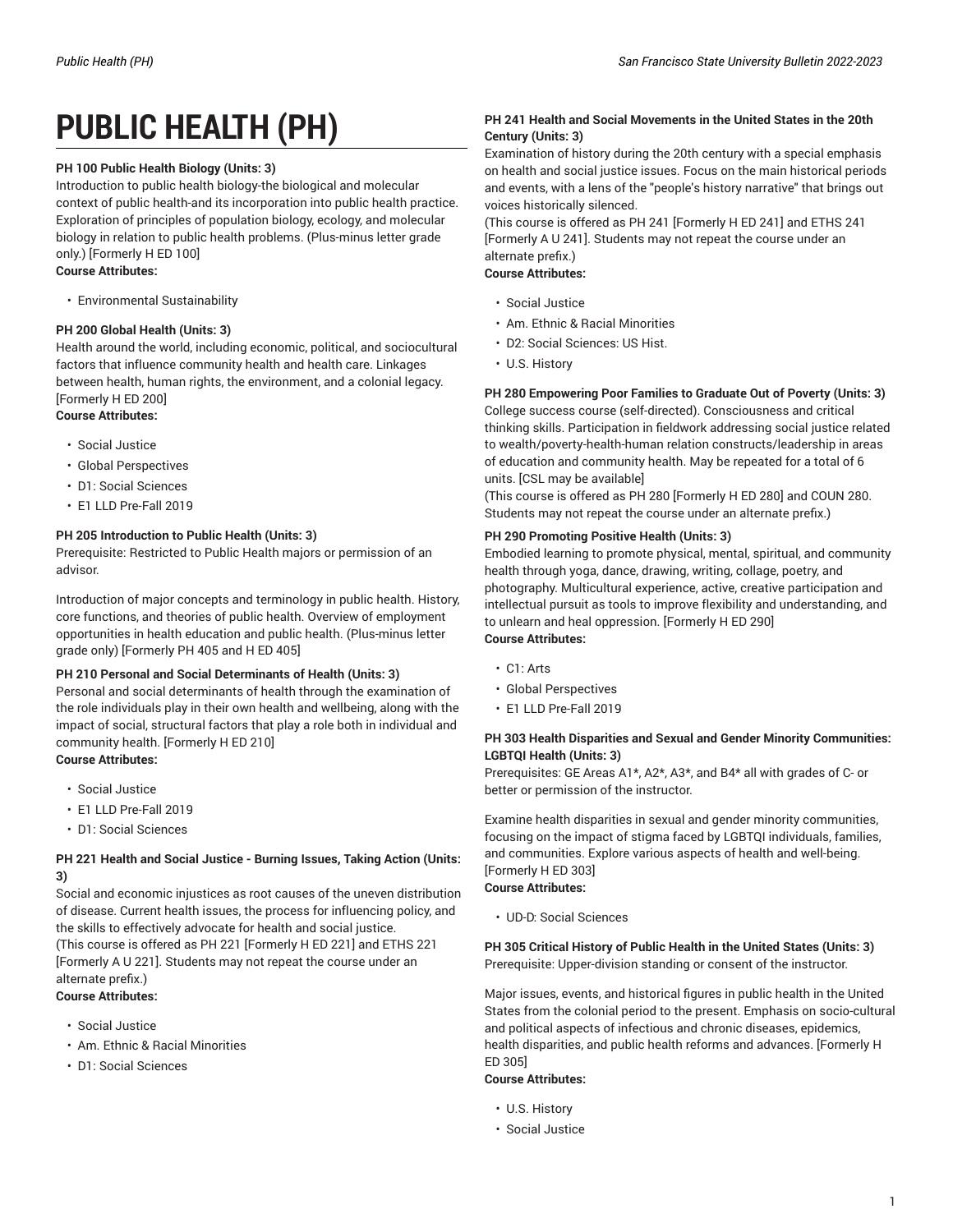## **PH 315 Drugs and Society (Units: 3)**

Prerequisites: GE Areas A1\*, A2\*, A3\*, and B4\* all with grades of C- or better or permission of the instructor.

Physical, psychological, and sociological aspects of drug use and misuse in contemporary society, including examinations of the drug war, the prison industrial complex, community prevention and control. [Formerly H ED 315]

#### **Course Attributes:**

- UD-D: Social Sciences
- Global Perspectives
- Social Justice
- Am. Ethnic & Racial Minorities

#### **PH 320 Contemporary Sexuality (Units: 3)**

Prerequisites: GE Areas A1\*, A2\*, A3\*, and B4\* all with grades of C- or better or permission of the instructor.

Information about sexuality; its impact on interpersonal relationships. Anatomy and physiology; psycho-sexual development, sex roles, pregnancy, childbirth, parenting, contraception, sexually transmitted diseases, sexual behavior, myths, misconceptions. Sexual value systems and communication skills. [Formerly H ED 320] **Course Attributes:**

- Social Justice
- UD-B: Physical Life Science
- E1 LLD Pre-Fall 2019

#### **PH 400GW Determinants of Health - GWAR (Units: 3)**

Prerequisites: Restricted to upper-division Public Health majors; GE Area  $A2*$ 

Foundations of public health, including the interactions between biological/genetic, individual, social, systems, and policy-level determinants of health. Rigorous, discipline-specific, professional writing practice along with a high level of writing support. (ABC/NC grading only) [Formerly H ED 400GW] **Course Attributes:**

• Graduation Writing Assessment

#### **PH 410 Public Health Systems (Units: 3)**

Prerequisite: Restricted to upper-division Public Health majors or minors or permission of the instructor.

Identification and function of public health systems, including, health care systems and delivery, government public health agencies and departments, research institutions, and community organizations. (Plusminus letter grade only) [Formerly H ED 410]

### **PH 414 Women's Health (Units: 3)**

Prerequisites: Restricted to upper-division standing; GE Areas A1\*, A2\*, A3\*, and B4\* all with grades of C- or better; or permission of the instructor.

Examine women's health from a sociopolitical perspective. Explore issues such as violence against women, reproductive health and rights, mental health, sexuality, body acceptance, aging, empowerment, and agency. An intersectional approach to how class oppression, racism, and sexism, and other factors impact women's health. [Formerly H ED 414] **Course Attributes:**

- UD-D: Social Sciences
- Am. Ethnic & Racial Minorities
- Social Justice

#### **PH 415 Health Aspects of Aging (Units: 3)**

Prerequisites: Restricted to upper-division standing; GE Areas A1\*, A2\*, A3\*, and B4\* all with grades of C- or better; or permission of the instructor.

Physical, social, and psychological aspects of aging. Health concerns of the elderly: medical care, long-term care, nutrition, death and dying, crime and elder abuse, Medicare-Medicaid. Visitations and communications with older adults. [Formerly H ED 415] **Course Attributes:**

- UD-D: Social Sciences
- Social Justice
- E1 LLD Pre-Fall 2019

## **PH 420 Epidemiology (Units: 3)**

Prerequisite: Restricted to upper-division Public Health majors.

Disease patterns in the human population, how diseases are distributed, and what factors are associated with them. Etiology, recognition, transmission, prevention, and control of health disorders and communicable and chronic diseases. (Plus-minus letter grade only) [Formerly H ED 420]

#### **PH 425 Public Health Research (Units: 3)**

Prerequisites: Restricted to upper-division Public Health majors; one of the following: ETHS 116\*, ETHS 117\*, ISED 160\*, MATH 124\*, or PSY 171\*.

Introduction to quantitative and qualitative research, evaluation procedures, and basic statistical methods, with an emphasis on critical thinking skills for reading and understanding research articles and reports. A grade of C or better is required for Public Health majors. (Plusminus letter grade only) [Formerly H ED 425]

## **PH 430 Community Health Education Theory (Units: 3)**

Prerequisites: Restricted to Public Health majors; PH 400GW\* with a grade of C or better.

Theoretical frameworks, concepts, and methods that form the basis for community health education; communication and group process; social, educational, behavioral, and attitudinal change. A grade of C or better required for Health Education majors. (Plus-minus letter grade only) [Formerly H ED 430]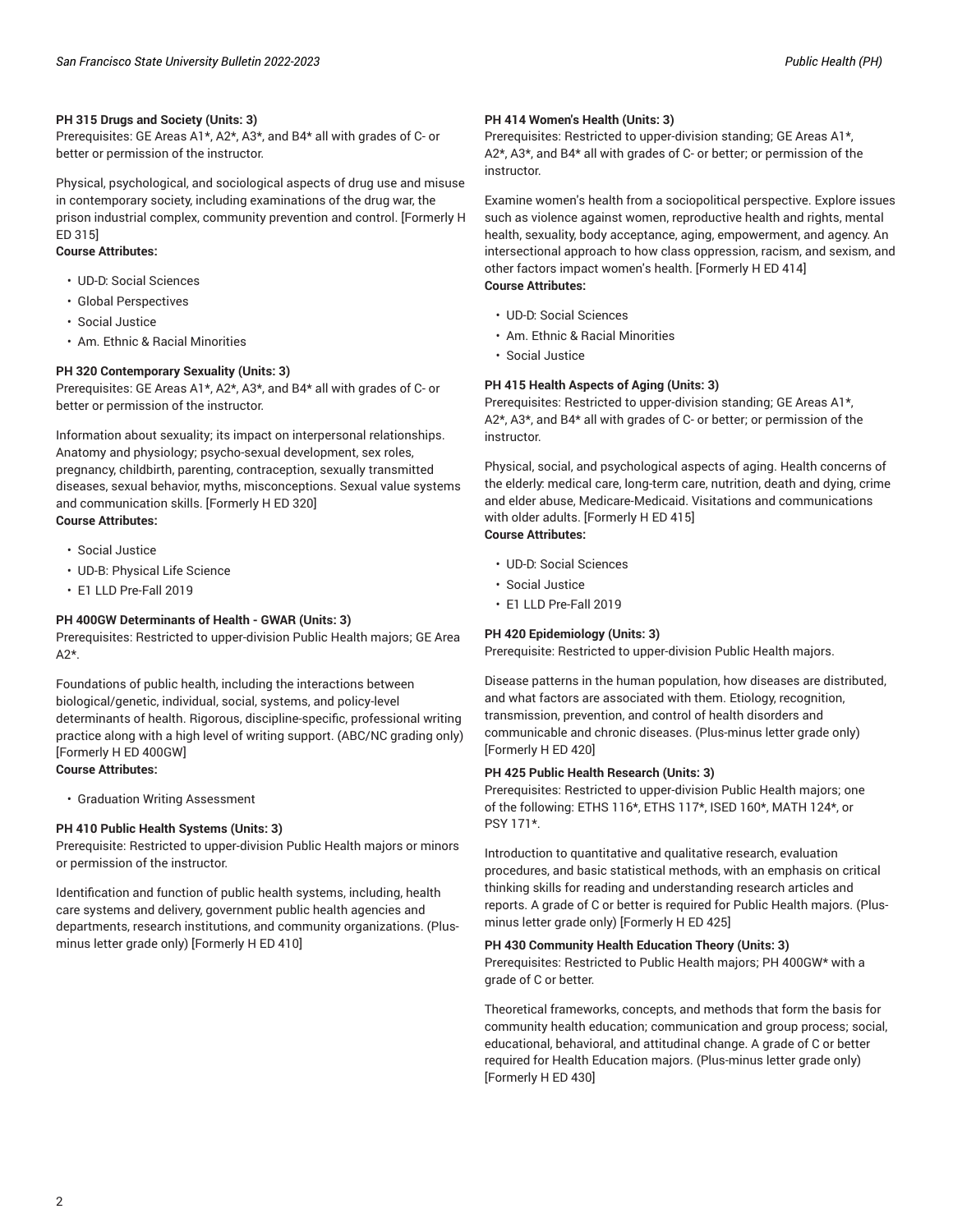**PH 431 Program Planning, Implementation, and Evaluation (Units: 3)** Prerequisites: Restricted to Public Health majors; PH 400GW\* and PH 425\* with grades of C or better.

Senior course and professional preparation in health education program planning, implementation, and evaluation. A grade of C or better required for Health Education majors. (Plus-minus letter grade only) [Formerly H ED 431]

## **PH 434 Geographies of Health and Health Care (Units: 3)**

Prerequisite: Upper-division standing or permission of the instructor.

Geographies of health; the role place plays in determining the quality of health status, and in shaping access to and use of health care. (This course is offered as GEOG 434 and PH 434 [Formerly H ED 434]. Students may not repeat the course under an alternate prefix.)

#### **PH 450 Public Health Policy (Units: 3)**

Prerequisite: Restricted to upper-division Public Health majors and minors.

Selected local, state, national, and international health policy issues. Methods of education and socio-political intervention. (Plus-minus letter grade only) [Formerly H ED 450]

#### **PH 455 Community Organizing and Community Building for Health (Units: 3)**

Prerequisites: Restricted upper-division standing; GE Areas A1\*, A2\*, A3\*, and B4\* all with grades of C- or better; or permission of the instructor.

Dialogue, action, and reflection on community building, non-violence, cultural humility, and social engagement. Focus on skills in leadership development, empowerment, and experiential learning. Passion for social justice and human rights. Photovoice and media literacy and advocacy taught as tools for organizing. (Plus-minus letter grade only) [CSL may be available] [Formerly H ED 455] **Course Attributes:**

- UD-C: Arts and/or Humanities
- Am. Ethnic & Racial Minorities
- E1 LLD Pre-Fall 2019
- Environmental Sustainability
- Social Justice
- Global Perspectives

#### **PH 480 Fieldwork and Reflective Seminar (Units: 9)**

Prerequisites: Restricted to Public Health majors; PH 400GW\*, PH 425\*, and PH 431\* with grades of C or better.

Directed experiences in public health and community health education through 15-20 hours per week of fieldwork in health departments, voluntary health agencies, and other community health services. A grade of C or better is required for Health Education majors. Seminar, 3 units; supervision, 6 units. (Plus-minus letter grade only) [Formerly H ED 480]

**PH 520 Structural Oppression and Social Foundations of Health (Units: 3)** Prerequisites: Restricted to upper-division Public Health majors; PH 400GW\* with a grade of C or better.

Examine how the state has systematically limited access to power and resources to "minoritized" communities in the United States, resulting in the oppression of African Americans, Latinas/os, Asian Americans, Native Americans, LGBTQ+ communities, and immigrants. Discussion of how these systems of oppression create health inequities and exploration of strategies for shifting systems of power to work toward greater health equity. (Plus-minus letter only) [Formerly H ED 520] **Course Attributes:**

• Social Justice

**PH 600 Public Health Media, Technology, and Communications (Units: 3)** Prerequisites: Restricted to upper-division Public Health and Masters of Public Health majors; or consent of the instructor.

Examination of how technology and media are used for public health messaging, for communication of information and misinformation, and for influencing changes in conditions and behaviors that affect public health outcomes. Critical review of potential harms and stigmatizing frames in public health messaging. Identification of theoretical frameworks and models helpful in building public health communications strategies focused on particular public health issues and intended audiences to improve public health. (Plus-minus letter grade only)

#### **PH 640 Structural Inequities and Public Health (Units: 3)**

Prerequisites: Restricted to upper-division standing; GE Areas A1\*, A2\*, A3\*, and B4\* all with grades of C- or better; or permission of the instructor.

Broaden understanding of wealth distribution, social status, and political power as determinants of health. Analysis of research demonstrating the relationships between health, education, and socioeconomic status. [Formerly H ED 640]

## **Course Attributes:**

- UD-D: Social Sciences
- Social Justice
- Am. Ethnic & Racial Minorities

#### **PH 655 Environmental Health (Units: 3)**

Prerequisite: Restricted to upper-division standing.

Environmental factors impacting health, including the consequences of natural and human-made hazards. Scientific models and socio-political frameworks that analyze these topics. Assessment of contemporary health issues. (Plus-minus letter grade only) [Formerly H ED 655]

#### **PH 665 Community Based Participatory Research in Public Health (Units: 3)**

Prerequisite: Upper-division standing or consent of the instructor.

Theories, principles, and strategies of Community Based Participatory Research (CBPR). Case studies presented. [Formerly H ED 665]

## **PH 670 Principles of Peer Health Education (Units: 3)** Prerequisite: Consent of the instructor.

Concepts of positive health promotion and prevention; training in helping, and behavior change skills. Students volunteer 3 hours weekly in Student Health Center plus class meetings. [Formerly H ED 670]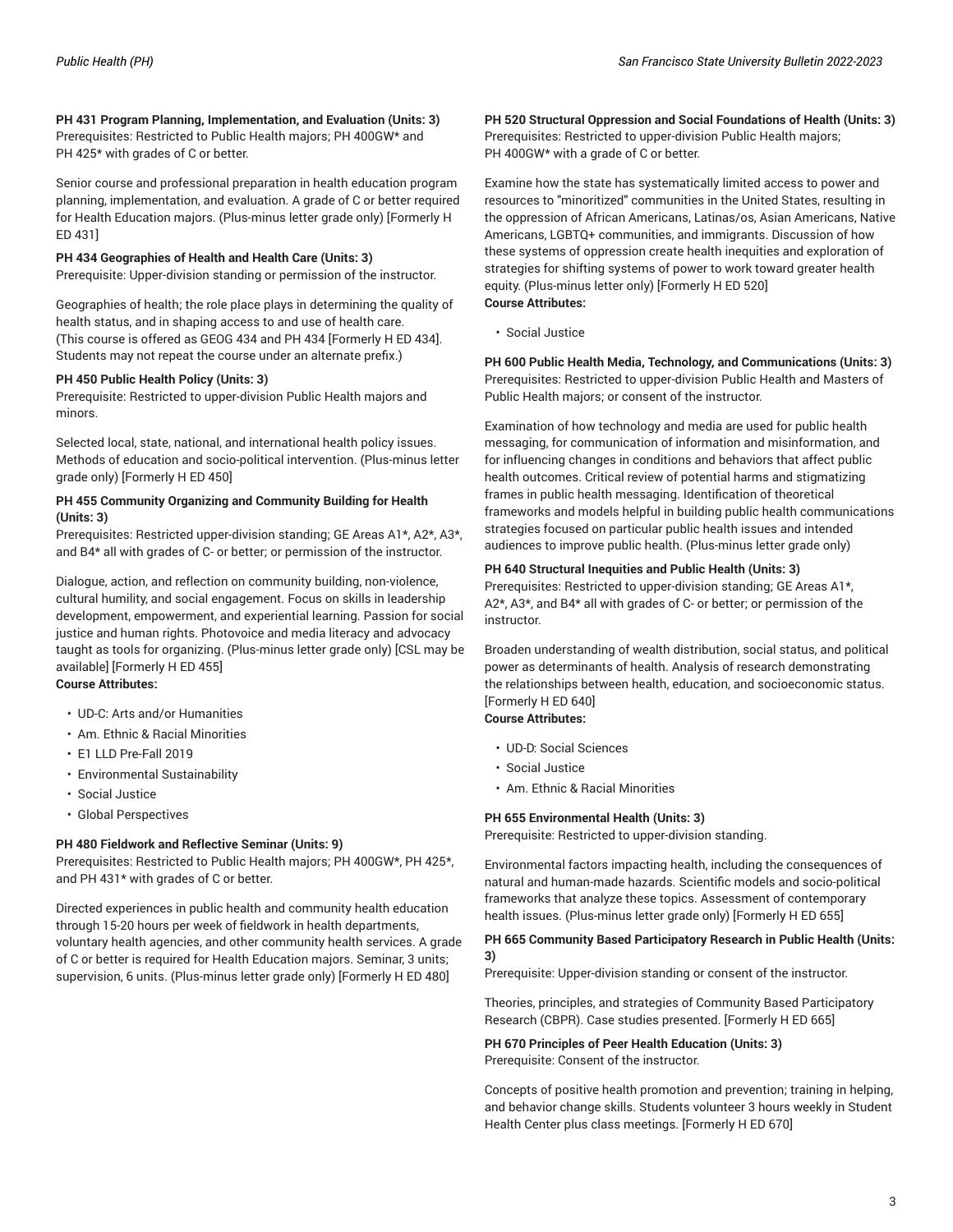## **PH 671 Practice of Peer Health Education (Units: 3)** Prerequisite: PH 670.

Experience providing health risk assessment, consulting with clients, staffing resource center, and conducting workshops. Serve four 4 hours per week in the Student Health Center and attend a supervision seminar. Activity. May be repeated for a total of 6 units. [CSL may be available] [Formerly H ED 671]

## **PH 685 Projects in the Teaching of Public Health (Units: 1-4)**

Prerequisites: Advanced undergraduate standing in Public Health and approval of the supervising instructor and department/program; grade of B or better in course in which student will be an instructional aide.

Teaching experiences in the public health discipline through assigned instructional projects in a classroom and under the guidance of a member of the faculty. Training in pedagogical principles including supervised classroom teaching activities. (Students may earn a maximum of 4 units toward the baccalaureate degree for any course(s) numbered 685 regardless of discipline.) (Plus-minus letter grade only) [Formerly H ED 685]

**PH 688 Racial Capitalism, Neoliberalism, and Public Health (Units: 3)** Prerequisites: Restricted to graduate students and upper-division undergraduate students or consent of the instructor.

Evaluation, interpretation, and understanding of how economic policies shape the social and physical ecology of individuals. Plan durable and sustainable interventions that can transform the health of populations. Examination of social inequities, health disparities, and approaches to social justice. Examination of the relationship of neoliberalism to climate change-related health outcomes, emerging infectious disease epidemics, mental health, food insecurity, and other pressing health and human issues. [Formerly H ED 688]

## **PH 699 Independent Study (Units: 1-3)**

Prerequisites: Senior standing and consent of the instructor.

Study of a particular problem under the direction of a member of the department. May be repeated for a total of 9 units. [Formerly H ED 699]

## **PH 785 Graduate Teaching Assistantship in Health Education (Units: 1-4)**

Prerequisites: Graduate student in good academic standing; subject matter mastery in course for which student will serve as a teaching assistant; consent of the instructor.

Supervised teaching practicum experience with Health Education faculty member. Theoretical and practical aspects of college teaching; curricular design/delivery, group discussion and ctivities facilitation, meaningful student feedback/assessment practices. May be repeated without limit for transcript credit. MPH students may only apply 3 units toward the MPH degree requirements. [Formerly H ED 785]

## **PH 810 Public Health and Principles of Community Organizing (Units: 3)** Prerequisite: Restricted to Master of Public Health students.

Theoretical overview and practical application of community-based public health. Non-violent social action, community diagnosis, social networks, primary prevention, media advocacy/literacy. (Plus-minus letter grade only) [Formerly H ED 810]

## **PH 811 Community Health Education Skills ePortfolio (Unit: 1)** Prerequisite: PH 830.

Development of a community health education electronic portfolio chronicling the products produced during the MPH program with the skills required for master-trained community health education professionals. (CR/NC or RP only) [Formerly H ED 811]

## **PH 815 Theories of Social Behavioral Change in Community Health Education (Units: 3)**

Prerequisite: Graduate standing or consent of the instructor.

Theories relevant to health education practice. Critical analysis of theories and their development, contextualization, and practice. Utilization of these theories in practical applications. (Plus-minus letter grade only) [Formerly H ED 815]

## **PH 820 Community Health Assessment (Units: 3)**

Prerequisites: PH 810\*, PH 815\*, and PH 884\*, with grades of B or better.

Assessment process using applied research methods which empower communities to create programs that respond to their health challenges, concerns, and strengths. (Plus-minus letter grade only) [Formerly H ED 820]

## **PH 821 Public Health Profession Practice (Units: 3)**

Prerequisites: PH 810\*, PH 815\*, and PH 884\*, with grades of B or better.; concurrent enrollment in PH 820.

Application of public health professional skills. Build a solid understanding of how to develop and implement community assessments including qualitative research methods. Skill-building in working in teams, managing public health projects, delivering professional presentations, and collaborating with community organizations. (Plus-minus letter grade only) [CSL may be available] [Formerly H ED 821]

## **PH 822 Advanced Public Health Profession Practice (Units: 3)** Prerequisites: PH 820 and PH 821.

Theory and practice in the implementation of a community health assessment. Continue to build a solid understanding of working in teams to implement a community health assessment. (Plus-minus letter grade only) [CSL may be available] [Formerly H ED 822]

## **PH 825 Epidemiology (Units: 3)**

Prerequisites: PH 828 and PH 829 with grades of B or higher.

An introductory and comprehensive survey of epidemiological principles and methods. A history and overview of the field, including contemporary case studies, along with an examination of the methods used to study disease distributions in diverse human populations. (Plus-minus letter grade only) [Formerly H ED 825]

## **PH 828 Biostatistics Lab (Unit: 1)**

Prerequisites: Restricted to Master of Public Health students.; an inferential statistics course; concurrent enrollment in PH 829.

Review and apply bio-statistical concepts and procedures typically employed in public health research. Activity. (Plus-minus letter grade only) [Formerly H ED 828]